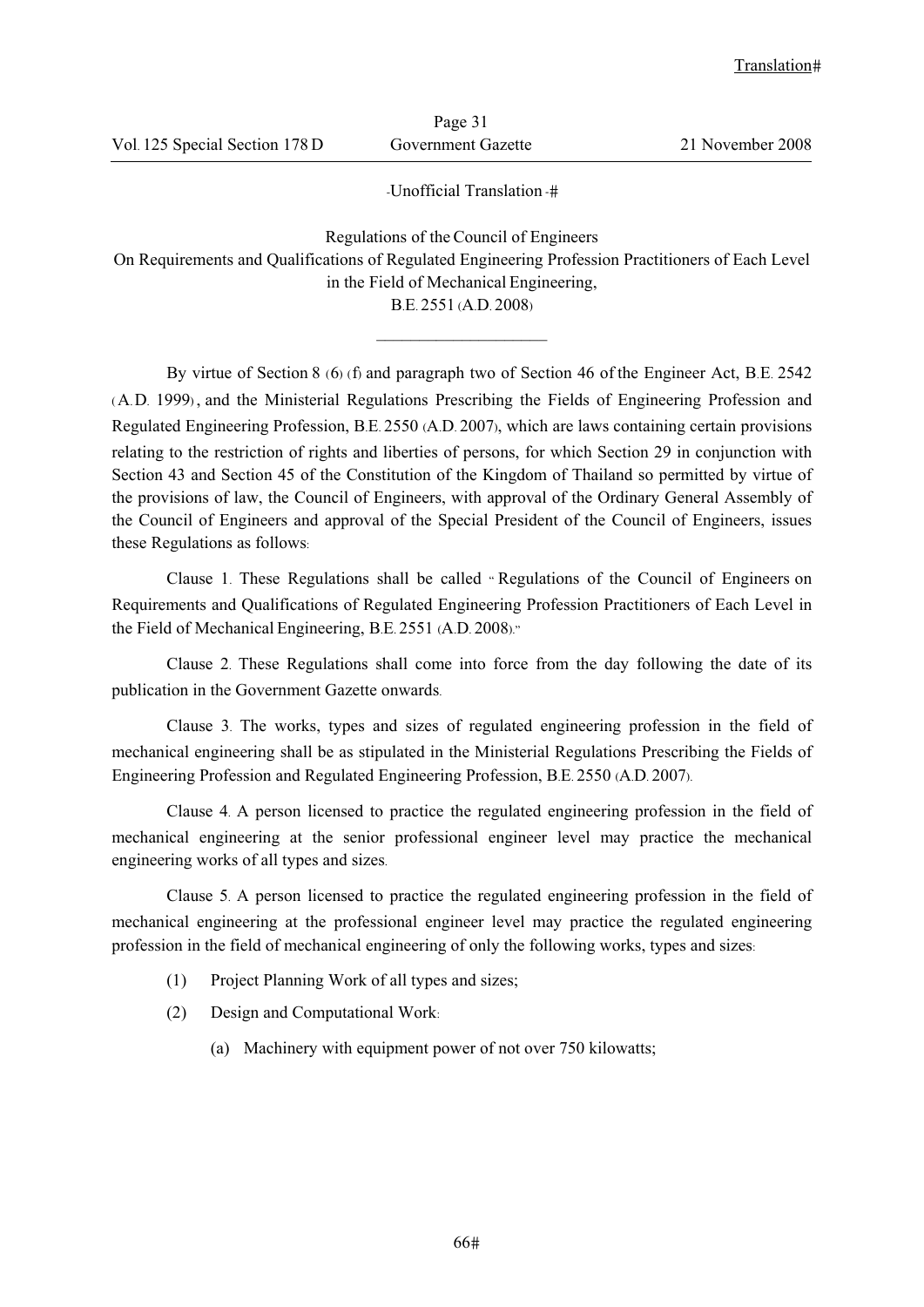| Page 32                        |                    |                  |
|--------------------------------|--------------------|------------------|
| Vol. 125 Special Section 178 D | Government Gazette | 21 November 2008 |

(b) Steam boiler or other type of vapors, pressure vessel, or kiln with pressure of not over 4,000 kilopascals, or pressure vessel with volume of not over 10 square meters, or with equipment production capacity of steam or other type of vapors of not over 20,000 kilograms per hour;

(c) Air conditioner or refrigerator with equipment power of not over 700 kilowatts or with conditioned or refrigerated area of not over 50,000 square meters;

(d) Fluid system in pressure or vacuum pipes with fluid pressure in pipe of all sizes, unless the fluid is a toxic or hazardous material under the law applicable to control of hazardous materials. This shall not exclude general refrigerants;

- (e) Energy management of all sizes;
- (f) Fire extinguishing system and fire prevention system of all sizes;
- (3) Construction or Production Supervision:
	- (a) Machinery with combined total system power of not over 2,000 kilowatts;

(b) Steam boiler or other type of vapors, pressure vessel, or kiln with pressure of not over 4,000 kilopascals, or pressure vessel with volume of not over 30 square meters, or with equipment production capacity of steam or other type of vapors of not over 30,000 kilograms per hour;

(c) Air conditioner or refrigerator with equipment power of not over 1,500 kilowatts;

(d) Fluid system in pressure or vacuum pipes with fluid pressure in pipe of not over 3,000 kilopascals, unless the fluid is a toxic or hazardous material under the law applicable to control of hazardous materials. This shall not exclude general refrigerants;

- (e) Fire extinguishing system and fire prevention system of all sizes;
- (4) Investigation Work of all types and sizes;
- (5) Operation and Maintenance Supervision:
	- (a) Machinery with combined total system power of not over 5,000 kilowatts;

(b) Steam boiler or other type of vapors, pressure vessel, or kiln with pressure of not over 5,000 kilopascals, or with equipment production capacity of steam or other type of vapors of not over 100,000 kilograms per hour, or with combined total system of not over 300,000 kilograms per hour;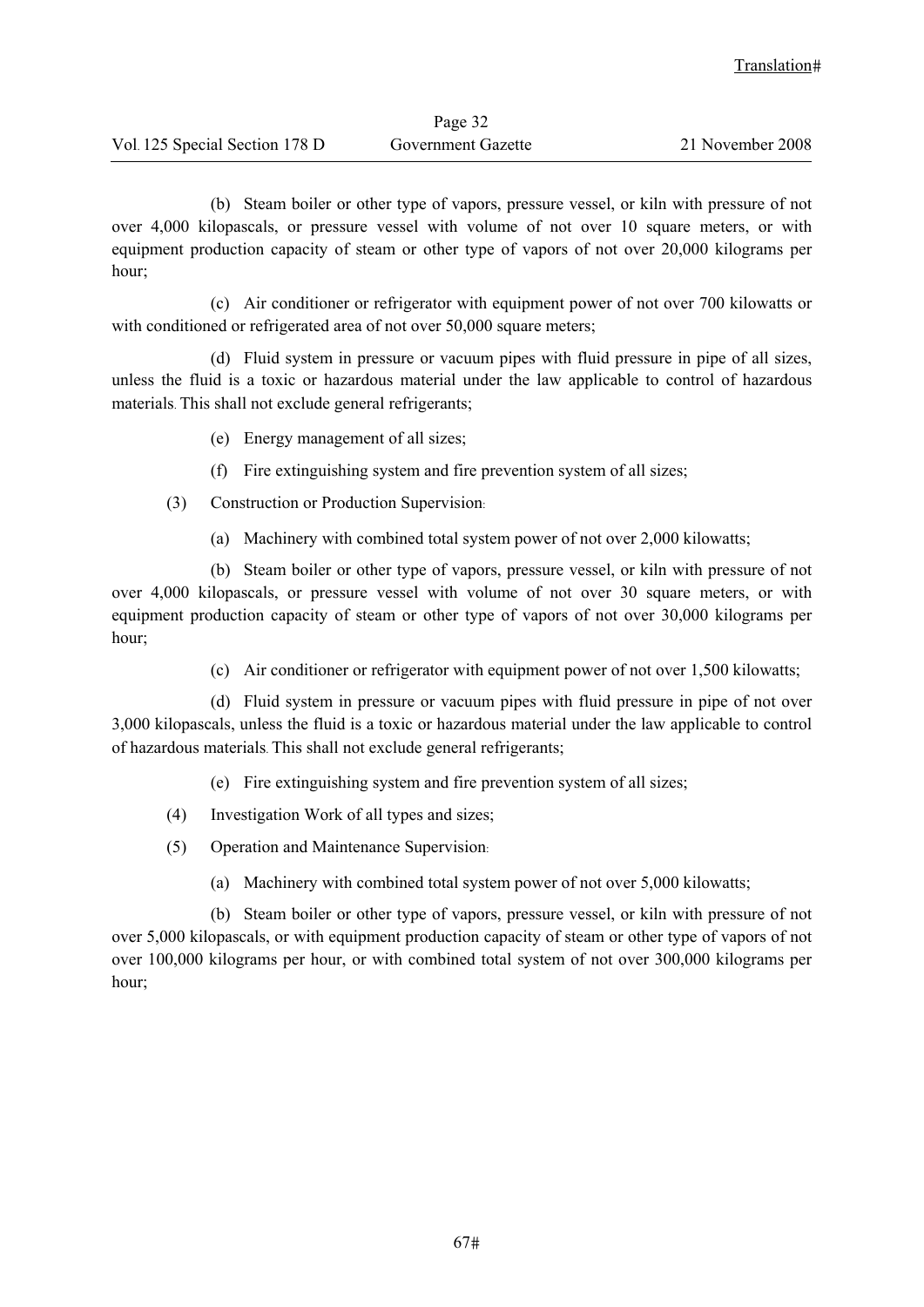| Page 33                        |                    |                  |
|--------------------------------|--------------------|------------------|
| Vol. 125 Special Section 178 D | Government Gazette | 21 November 2008 |

(c) Air compressor or gas compressor with pressure of not over 1,500 kilopascals and with volumetric capacity of not over 50 cubic meters;

(d) Air conditioner or refrigerator of all sizes;

(e) Fluid system in pressure or vacuum pipes with fluid pressure in pipe of all sizes, unless the fluid is a toxic or hazardous material under the law applicable to control of hazardous materials. This shall not exclude general refrigerants; and

(f) Fire extinguishing system and fire prevention system of all sizes.

Clause 6. A person licensed to practice the regulated engineering profession in the field of mechanical engineering at the associate engineer level may practice only the following works, types and sizes of the regulated engineering profession in the field of mechanical engineering:

(1) Project Planning Work:

(a) Machinery with project value of not over 20 million Baht, or with combined total system power of not over 500 kilowatts, or servicing in a building with floor area of not over 10,000 square meters, or installation in a building servicing not over 200 persons;

(b) Steam boiler or other type of vapors, pressure vessel, or kiln with project value of not over 20 million Baht, or steam boiler or other type of vapors, or kiln using annual thermal power of not over 100 million mega-joules, or steam boiler or other type of vapors, pressure vessel, or kiln used in a building with floor area of not over 10,000 square meters, or installation in a building servicing of not over 500 persons;

(c) Air conditioner or refrigerator with project value of not over 50 million Baht, or with combined total system power f of not over 500 kilowatt, or servicing in a building with floor area of not over 5,000 square meters, or installation in a building servicing of not over 500 persons;

(d) Fluid system in pressure or vacuum pipes with project value of not over 50 million Baht, or with combined total system power of not over 500 kilowatt, or servicing in a building with floor area of not over 10,000 square meters, or installation in a building servicing of not over 500 persons;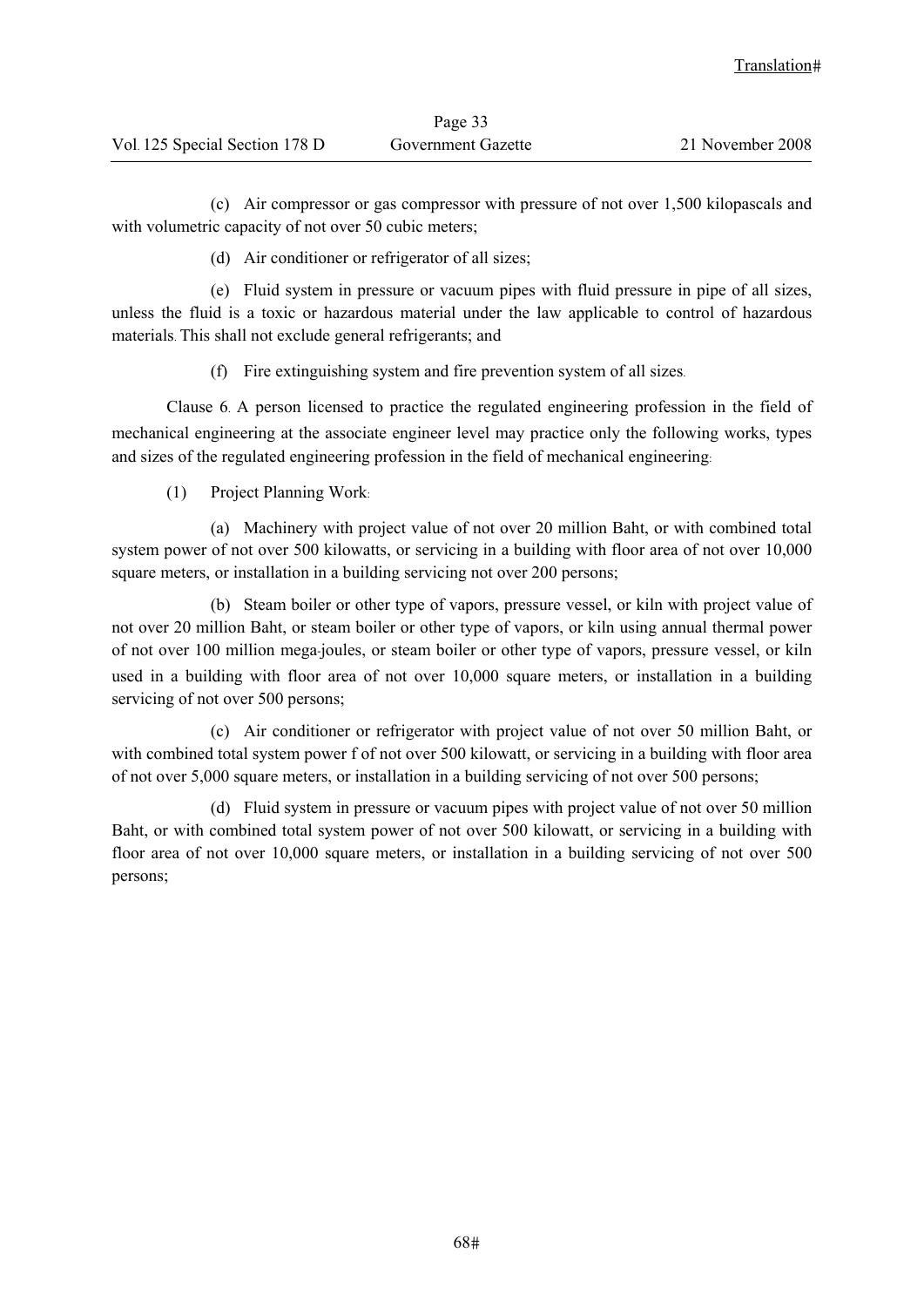| Page 34                        |                    |                  |
|--------------------------------|--------------------|------------------|
| Vol. 125 Special Section 178 D | Government Gazette | 21 November 2008 |

(e) Energy management with capacity of not over 2,000 kilowatts or using annual thermal power of not over 40 million mega-joules; and

(f) Fire extinguishing system and fire prevention system, which is not a special extinguishing system, such as use of gas or foam, with system value of not over 10 million Baht, or with fire protection area of not over 10,000 square meters.

(2) Design and Computational Work:

(a) Machinery with equipment power of not over 100 kilowatts;

(b) Steam boiler or other type of vapors, pressure vessel, or kiln with pressure of not over 1,000 kilopascals, or pressure vessel with volume of not over 3 square meters, or with equipment production capacity of steam or other type of vapors of not over 5,000 kilograms per hour;

(c) Air conditioner or refrigerator with equipment power of not over 100 kilowatts or with conditioned or refrigerated area of not over 2,000 square meters;

(d) Fluid system in pressure or vacuum pipes with fluid pressure in pipe of not over 1,500 kilopascals, unless the fluid is a toxic or hazardous material under the law applicable to control of hazardous materials. This shall not exclude general refrigerants;

(e) Energy management with capacity of not over 1,000 kilowatt or higher, using annual thermal power of not over 20 million mega-joules; and

(f) Fire extinguishing system and fire prevention system, which is not a special extinguishing system, such as use of gas or foam, with system value of not over 5 million Baht, or with fire protection area of not over 5,000 square meters.

(3) Construction or Production Supervision:

(a) Machinery with equipment power of not over 500 kilowatts;

(b) Steam boiler or other type of vapors, pressure vessel, or kiln with pressure of not over 2,000 kilopascals, or pressure vessel with volume of not over 10 square meters, or with equipment production capacity of steam or other type of vapors of not over 5,000 kilograms per hour;

(c) Air conditioner or refrigerator with equipment power of not over 350 kilowatts;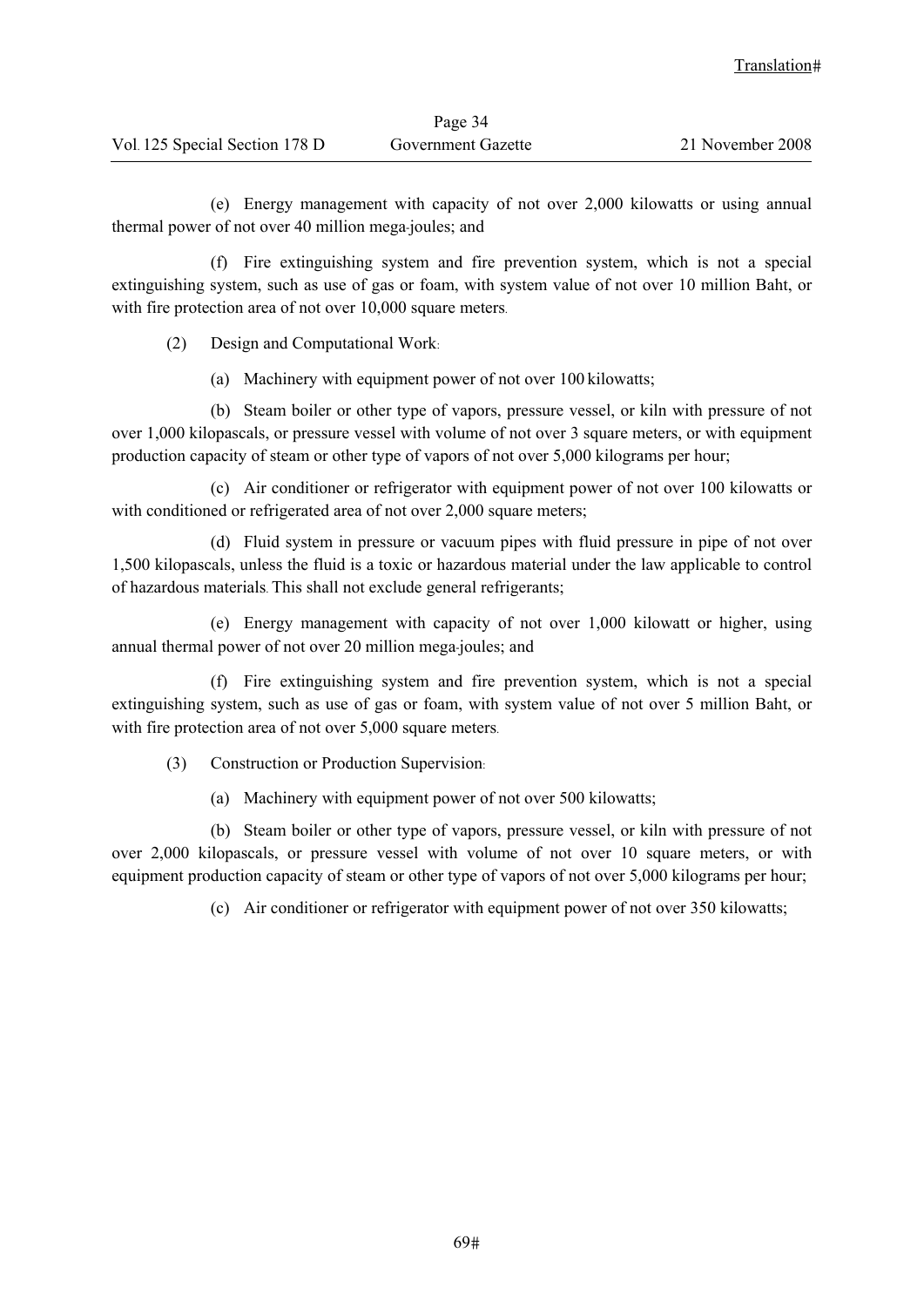|                                | Page 35            |                  |  |
|--------------------------------|--------------------|------------------|--|
| Vol. 125 Special Section 178 D | Government Gazette | 21 November 2008 |  |

(d) Fluid system in pressure or vacuum pipes with fluid pressure in pipe of not over 1,500 kilopascals, unless the fluid is a toxic or hazardous material under the law applicable to control of hazardous materials. This shall not exclude general refrigerants; and

(e) Fire extinguishing system and fire prevention system of all sizes.

- (4) Investigation Work:
	- (a) Machinery with equipment power of not over 100 kilowatts; and
	- (b) Fire extinguishing system and fire prevention system of all sizes.
- (5) Operation and Maintenance Supervision:
	- (a) Machinery with total system power of not over 2,000 kilowatts;

(b) Steam boiler or other type of vapors, pressure vessel, or kiln with pressure of not over 2,000 kilopascals, or with equipment production capacity of steam or other type of vapors of not over 20,000 kilograms per hour, or with combined total system of not over 100,000 kilograms per hour;

(c) Air compressor or gas compressor with pressure of not over 2,000 kilopascals and with volumetric capacity of not over 30 cubic meters;

(d) Air conditioner or refrigerator with system power of not over 2,000 kilowatts;

(e) Fluid system in pressure or vacuum pipes with fluid pressure in pipe of not over 2,000 kilopascals, unless the fluid is a toxic or hazardous material under the law applicable to control of hazardous materials. This shall not exclude general refrigerants; and

(f) Fire extinguishing system and fire prevention system of all sizes.

Clause 7. A person licensed to practice the regulated engineering profession in the field of mechanical engineering at the adjunct engineer level may practice the mechanical engineering works of the types and sizes specified in the license.

Clause 8. In the case where it is necessary to make a judgment on requirements and qualifications of regulated engineering profession practitioners at each level in the field of mechanical engineering under these Regulations, the Board of the Council of Engineers shall be responsible for making such judgment and the Board of the Council of Engineers' judgment shall be final.